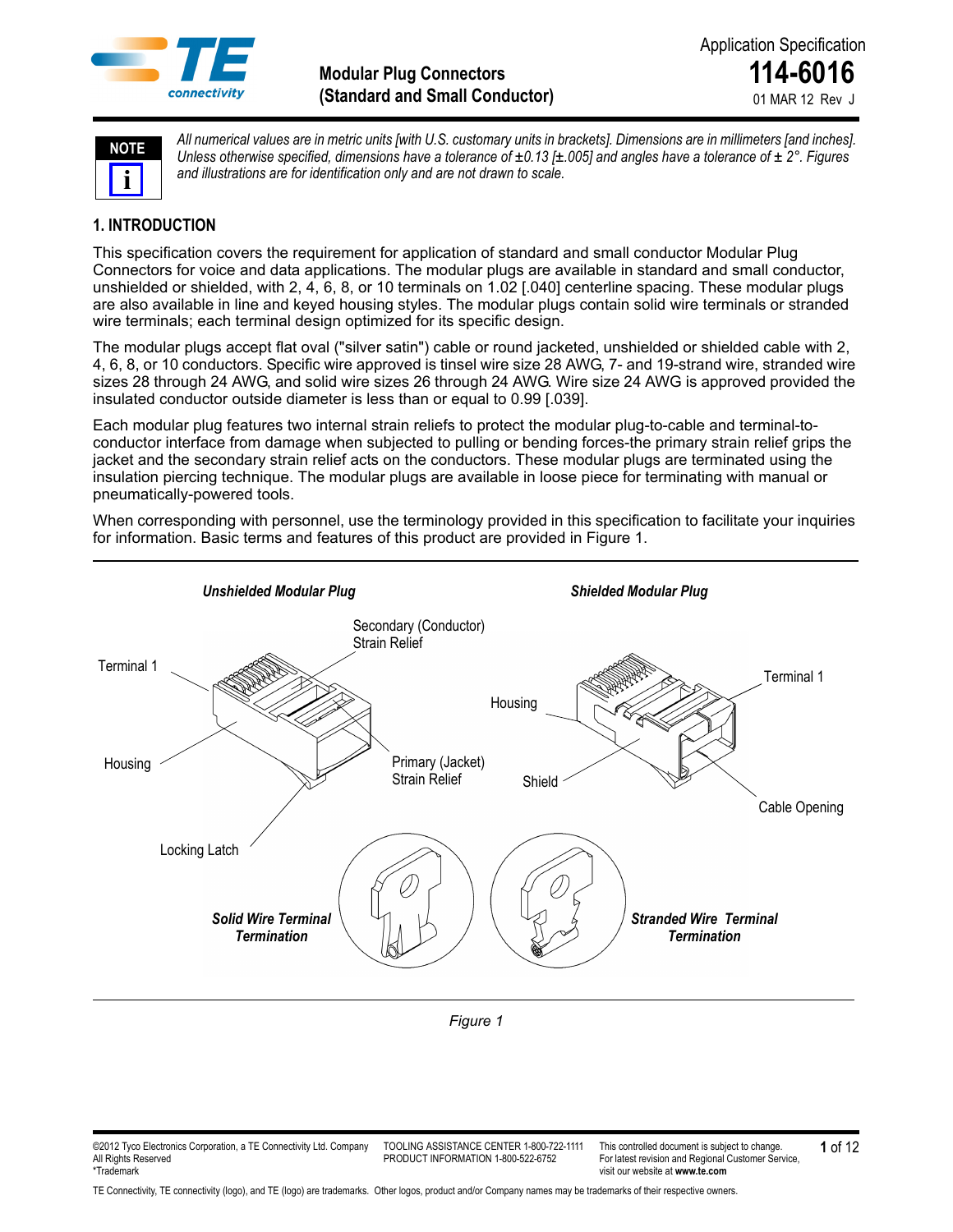

# **2. REFERENCE MATERIAL**

## **2.1. Revision Summary**

Since the previous release of this document, the new company logo has been applied.

### **2.2. Customer Assistance**

Reference Product Base Part Number 554739 and Product Code 1423 are representative of Modular Plug Connectors (standard and small conductor). Use of these numbers will identify the product line and expedite your inquiries through a service network established to help you obtain product and tooling information. Such information can be obtained through a local Representative or, after purchase, by calling PRODUCT INFORMATION at the number at the bottom of page 1.

### **2.3. Drawings**

Customer Drawings for product part numbers are available from the service network. If there is a conflict between the information contained in the Customer Drawings and this specification or with any other technical documentation supplied, call PRODUCT INFORMATION at the number at the bottom of page 1.

### **2.4. Specifications**

Product Specification 108-1163 provides product performance and test information.

Application Specification 114-6053 provides product description and application requirements for high performance modular plug connectors, and 114-2048 (through hole) and 114-6040 (surface mount) provides product description and application requirements for mating modular jack assemblies.

### **2.5. Instructional Material**

Instruction Sheets (408-series) provide product assembly instructions or tooling setup and operation procedures and Customer Manuals (409-series) provide machine setup and operating procedures. Documents available which pertain to this product are:

| 408-3151       | Modular Plug Connector Chordal Hand Tool 231648-1<br>(For 2-, 4-, and 6-Position Line Modular Plugs) |  |  |  |  |  |
|----------------|------------------------------------------------------------------------------------------------------|--|--|--|--|--|
| 408-4093       | PRO-CRIMPER* III Hand Tool Assembly 58560-1<br>(For 10-Position Modular Plugs)                       |  |  |  |  |  |
| 408-4167       | PRO-CRIMPER III Hand Tool Assembly 224928-1<br>(For External Strain Relief Application)              |  |  |  |  |  |
| 408-4389       | Crimp Height Gage 904170-1                                                                           |  |  |  |  |  |
| 408-9743       | Terminating Modules 856196-[] for Use with Modular Plug Dual Terminators 1320840-[]                  |  |  |  |  |  |
| 408-9767       | Modular Plug Hand Tools (Premium Grade) 231652-[1]                                                   |  |  |  |  |  |
| 408-9919       | Modular Plug Single Terminators 354711-[] and Tooling Kits 354714-[]                                 |  |  |  |  |  |
|                | 409-10010 Modular Plug Dual Terminators 1320840-[]                                                   |  |  |  |  |  |
| ,-a:::--::-::- |                                                                                                      |  |  |  |  |  |

## **3. REQUIREMENTS**

## **3.1. Material**

Modular plug housings are made of flame retardant polycarbonate rated Underwriter Laboratories, Inc. (UL) 94 V-0. The terminals are made of phosphor bronze under-plated with nickel; terminal area is plated with gold, and insulation piercing tips are plated with gold flash. Shields are made of brass plated with bright tin-lead and under-plated with copper. External strain reliefs are made of brass plated with tin and under-plated with copper.

### **3.2. Storage**

### **A. Ultraviolet Light**

Prolonged exposure to ultraviolet light may deteriorate the chemical composition used in the modular plug material.

## **B. Shelf Life**

The modular plugs should remain in the shipping containers until ready for use to prevent plating damage to the terminals. The modular plugs should be used on a first in, first out basis to avoid storage contamination that could adversely affect performance.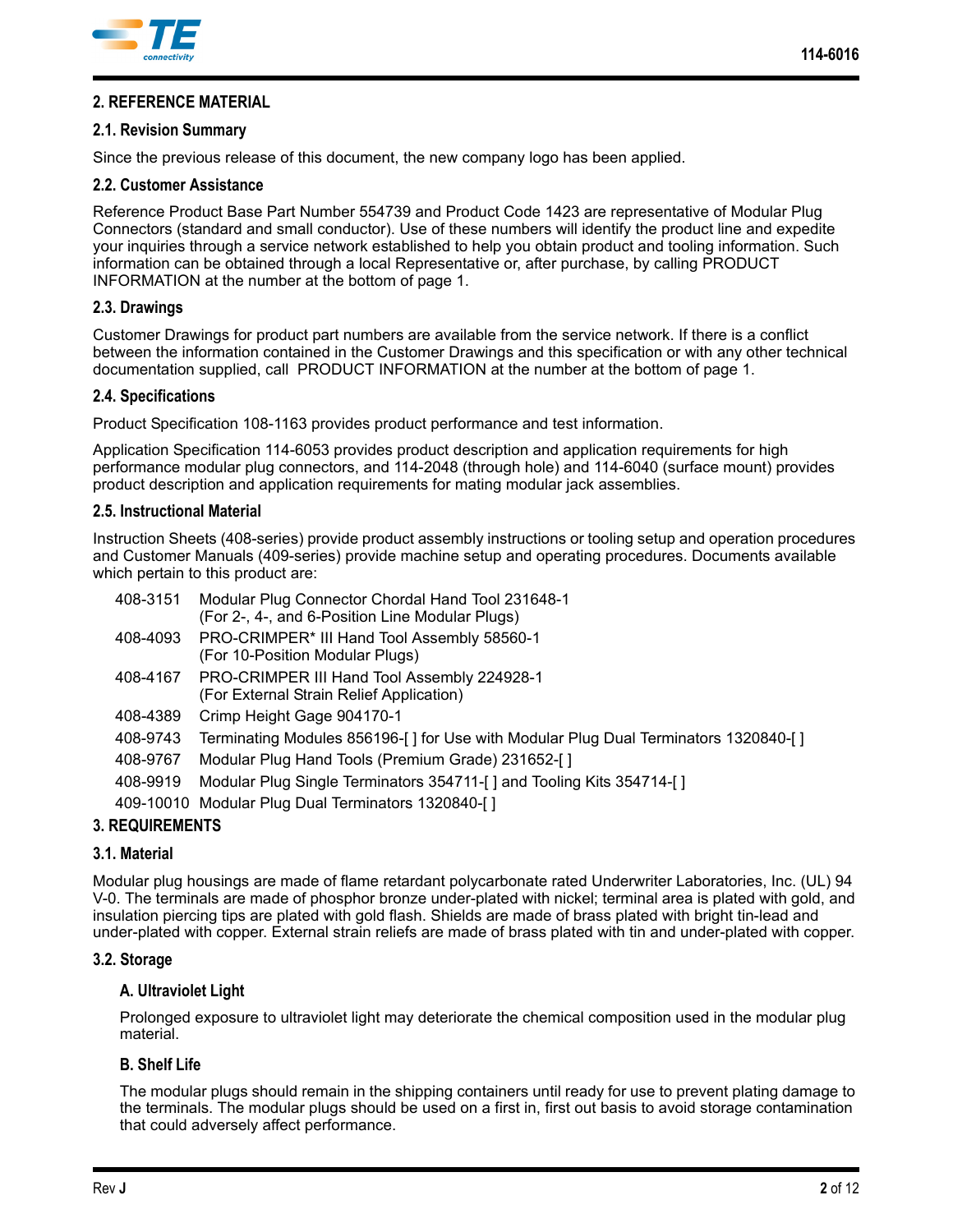

## **3.3. Chemical Exposure**

Do not store modular plugs near any chemical listed below as they may cause stress corrosion cracking in the terminals.

| Alkalies | Ammonia    | Citrates        | <b>Phosphates Citrates</b> | <b>Sulfur Compounds</b> |
|----------|------------|-----------------|----------------------------|-------------------------|
| Amines   | Carbonates | <b>Nitrites</b> | <b>Sulfur Nitrites</b>     | <b>Tartrates</b>        |

### **3.4. Cable Selection**

Standard modular plugs accept cable with insulated conductor outside diameter range of 0.74 through 0.99

[.029 through .039].

Small conductor modular plugs accept cable with insulated conductor outside diameter range of 0.74 through 0.86 [.029 through .034]. These modular plug housings are tinted blue to differentiate from standard modular plugs.



*Not all standard modular plugs have a small conductor modular plug equivalent.*

### **A. 2- and 4-Conductor Cable**

Conductor sizes: 28, 26, or 24 AWG with insulation outside diameter of 0.74 through 0.99 [.029 through .039]. For the modular plug to accept the conductor, the maximum diameter (0.99 [.039]) must not be exceeded

Conductor types: tinsel (28 AWG only), 28 through 26 AWG 7-strand wire, or 26 through 24 AWG solid wire

1.Cable jacket insulation types:

 Flat oval Height: 2.29+0.25 [.090+.010] Width for 2-conductor: 3.81+0.13 [.150+.005] Width for 4-conductor: 4.83+0.25 [.190+.010]

2. Round Maximum outside diameter: 2.54 [.100]

### **B. 6-Conductor Cable**

Conductor sizes: 28, 26, or 24 AWG with insulation outside diameter of 0.74 through 0.99 [.029 through .039]. For the modular plug to accept the conductor, the maximum diameter (0.99 [.039]) must not be exceeded.

Conductor types: unshielded: 7-strand wire for sizes 28 through 26 AWG or solid wire for sizes 26 through 24 AWG, shielded: 7-strand wire, 5 conductors for sizes 28 through 26 AWG and 1 drain wire sizes 24 through 22 AWG or 6-conductor cable with drain wire

Cable jacket insulation types:

1.Unshielded flat oval

Height: 2.29+0.25 [.090+.010]

Width: 6.60+0.25 [.260+.010]

2.Shielded flat oval

Height: 2.79 [.110] max

Width: 6.86 [.270] max

3.Round: 4.57 [.180] max outside diameter

Shield type: metalized polyester foil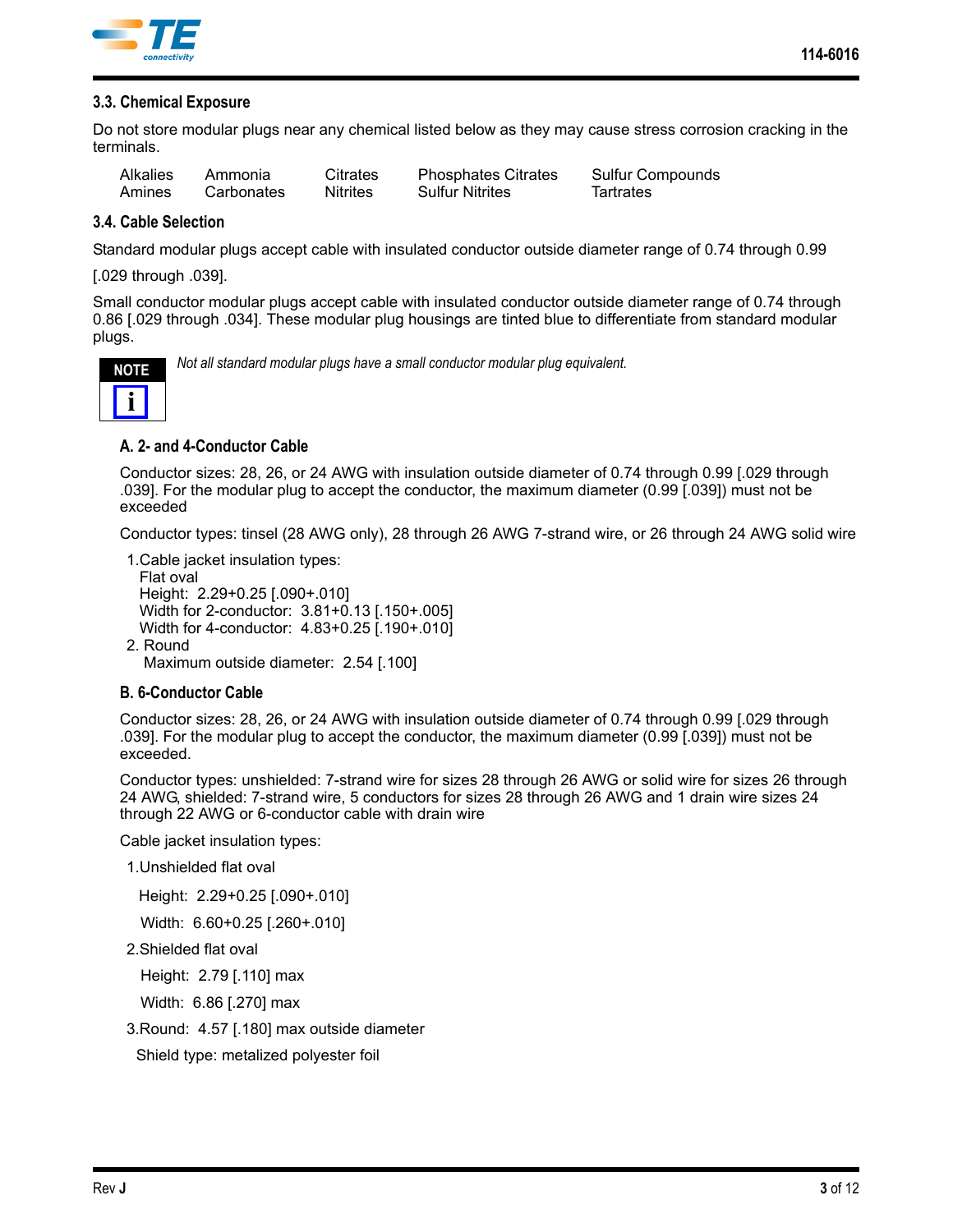

### **C. 8- and 10-Conductor Cable**

Conductor sizes: 28, 26, or 24 AWG with insulation outside diameter of 0.74 through 0.99 [.029 through .039]. For the modular plug to accept the conductor, the maximum diameter (0.99 [.039]) must not be exceeded.

Conductor types: unshielded: 7-strand wire for sizes 28 through 24 AWG or solid wire for sizes 26 through 24 AWG, shielded: 7-strand wire, 7 conductors for sizes 28 through 24 AWG and 1 drain wire sizes 24 through 22 AWG or 8-conductor cable with drain wire

Cable jacket insulation types:

- 1.Unshielded flat oval Height: 2.29+0.25 [.090+.010] Width: 8.89+0.25 [.350+.010]
- 2.Shielded flat oval Height: 2.79 [.110] max Width: 9.02 [.355] max

3.Round: 5.46 [.215] max outside diameter

Shield type: metalized polyester foil only, braided shield should not be used

#### **3.5. Cable Preparation**

Proper strip length is necessary to properly insert the cable into the modular plugs. The strip length for the cable and specific cable and modular plug combinations is shown in [Figure 2](#page-4-0).



*Reasonable care must be taken not to nick or cut the cable conductor insulation during the stripping operation.*

## **A. Flat Oval Shielded Cable**

This cable must be prepared according to the following. Refer to [Figure 3:](#page-5-0)

1.Insert a blade tip between the conductors and shield. Slit the jacket and shield 14.29 [9/16] back from the end along one edge of the cable. Repeat on the opposite cable edge.

2..Pull the slit ends away from the conductors. Separate the shield from the slit ends of the jacket.

3.Cut off the slit ends of the jacket 14.29 [9/16] from the end of the conductors. Care should be taken not to cut shield ends.

4.Fold each shield end back on itself to approximately one-half of its length.

5.Bend each folded shield back on top of the jacket. The shield must extend approximately 9.52 [3/8] back on the jacket and the exposed conductors must be approximately 14.29 [9/16] in length.

6.If the drain wire is to be terminated within the modular plug, insert the drain wire into the wire circuit of the modular plug, and terminate according to the instructions packaged with the applicable tooling.

If the drain wire is to be terminated to the modular plug shield, bend the drain wire back tightly across the center of the cable shield on the side of the cable that will face the locking latch side of the modular plug when the cable is inserted. Cut the drain wire to the same length as the cable shield.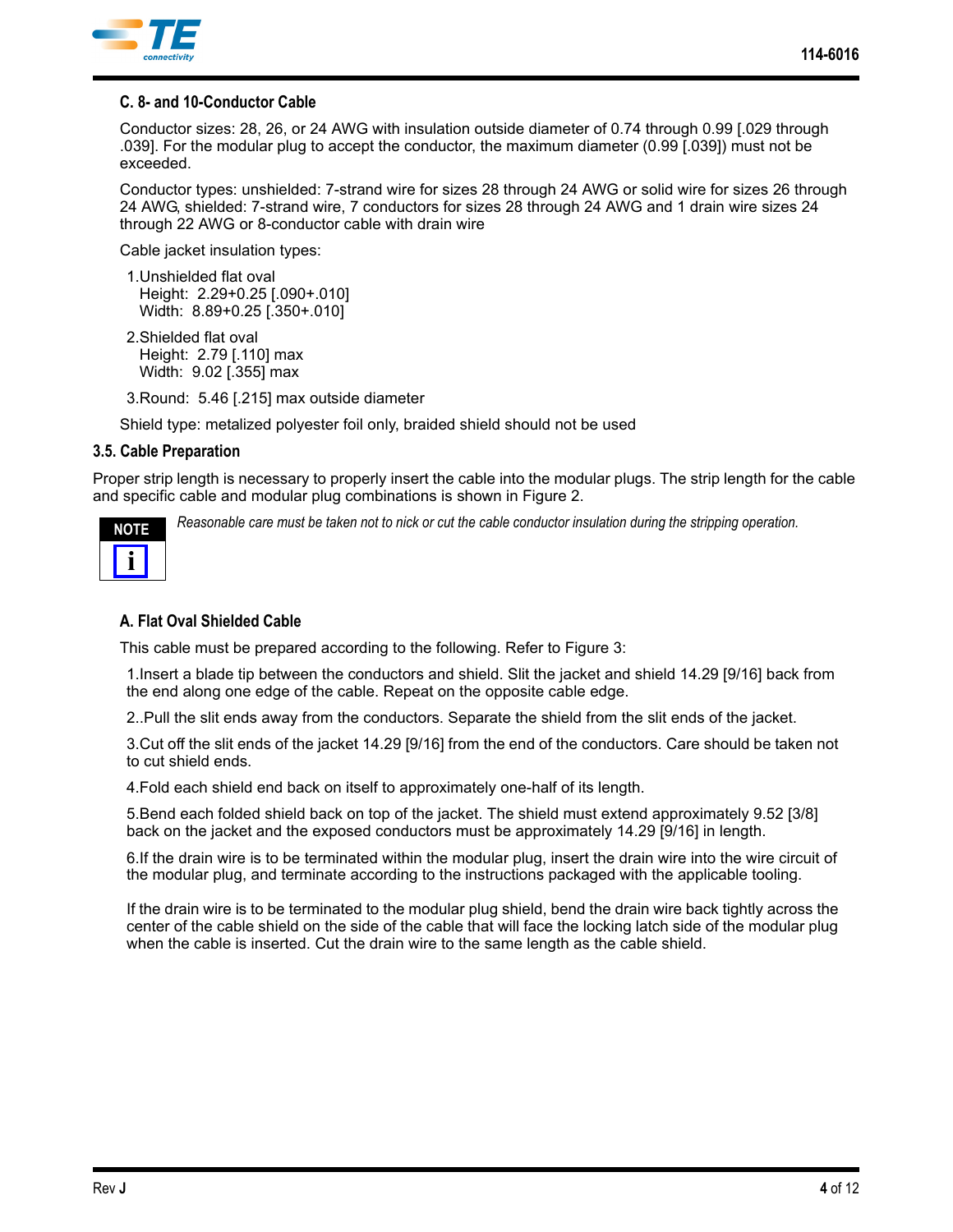

# *Typical Flat Oval Cable Typical Round Cable*





| <b>MODULAR PLUG</b>                | <b>CABLE</b>                 |                                     |                          |                 |                |                                |
|------------------------------------|------------------------------|-------------------------------------|--------------------------|-----------------|----------------|--------------------------------|
| <b>TYPE</b>                        | <b>POSITION/</b><br>TERMINAL | <b>FLAT OVAL</b>                    |                          | <b>ROUND</b>    |                |                                |
|                                    |                              | <b>Stranded</b>                     | <b>Solid</b>             | <b>Stranded</b> | Solid          | STRIP<br>LENGTH                |
| Unshielded, Handset                | 4/4                          | مما                                 | مما                      | --              |                | 6.35 - 7.14<br>[.25 - .28]     |
| Unshielded, Keyed                  | 8/8                          | $\overline{V}$                      | $\overline{v}$           | $\overline{v}$  | --             | $12.7 - 14.3$<br>$[.25-.56]$   |
|                                    | 10/10                        | --                                  | --                       | سما             | --             |                                |
|                                    | 6/2                          | مما                                 | $\overline{\phantom{a}}$ | --              | --             | $6.35 - 7.14$<br>$[.25 - .28]$ |
|                                    | 6/4                          | $\overline{v}$                      | $\overline{v}$           | --              | --             |                                |
| Unshielded, Line                   | 6/6                          | مما                                 | مما                      | И               | --             |                                |
|                                    | 8/4                          | مما                                 | $\overline{\phantom{a}}$ | --              | --             |                                |
|                                    | 8/8                          | مما                                 | مما                      | مما             | $\overline{v}$ | 12.7 14.3<br>[.50 - .56]       |
|                                    | 10/10                        | $\hspace{0.05cm}$ $\hspace{0.05cm}$ | $\overline{\phantom{a}}$ | $\overline{v}$  | --             |                                |
| Unshielded Small Conductor (Blue)• | 6/4, 6/6, 8/8                | مما                                 | И                        | $\overline{v}$  | سما            | 6.35 - 7.14[.<br>[.25 - .28]   |
|                                    | 10/10                        | مما                                 | سما                      | مما             | --             | 6.35 - 7.14[.<br>[.25 - .28]   |
| Unshielded, Long Body              | 6/6                          | مما                                 | $\overline{v}$           | $\overline{v}$  | --             | 14.3 [.56]                     |
| Shielded, Line                     | 8/8                          | سما                                 | $\overline{\phantom{a}}$ | $\overline{v}$  | سما            | 14.3 [.56]                     |
| Shielded, Long Body                | 6/6                          | مما                                 | سما                      | $\overline{v}$  | --             | 14.3 [.56]                     |
| Shielded, Line, Keyed              | 8/4                          | $\overline{V}$                      | $\overline{\phantom{a}}$ | --              | --             | 14.3 [.56]                     |
|                                    | 8/8                          | $\overline{\phantom{a}}$            | $\overline{\phantom{a}}$ | مما             | --             |                                |
| Shielded, Small Conductor (Blue).  | 8/8                          | --                                  | $\qquad \qquad -$        | $\overline{v}$  | $\overline{r}$ | 14.3 [.56]                     |

<span id="page-4-0"></span>• For conductor outside insulation diameter range of 0.74 through 0.86 [.029 through .034]

*Figure 2*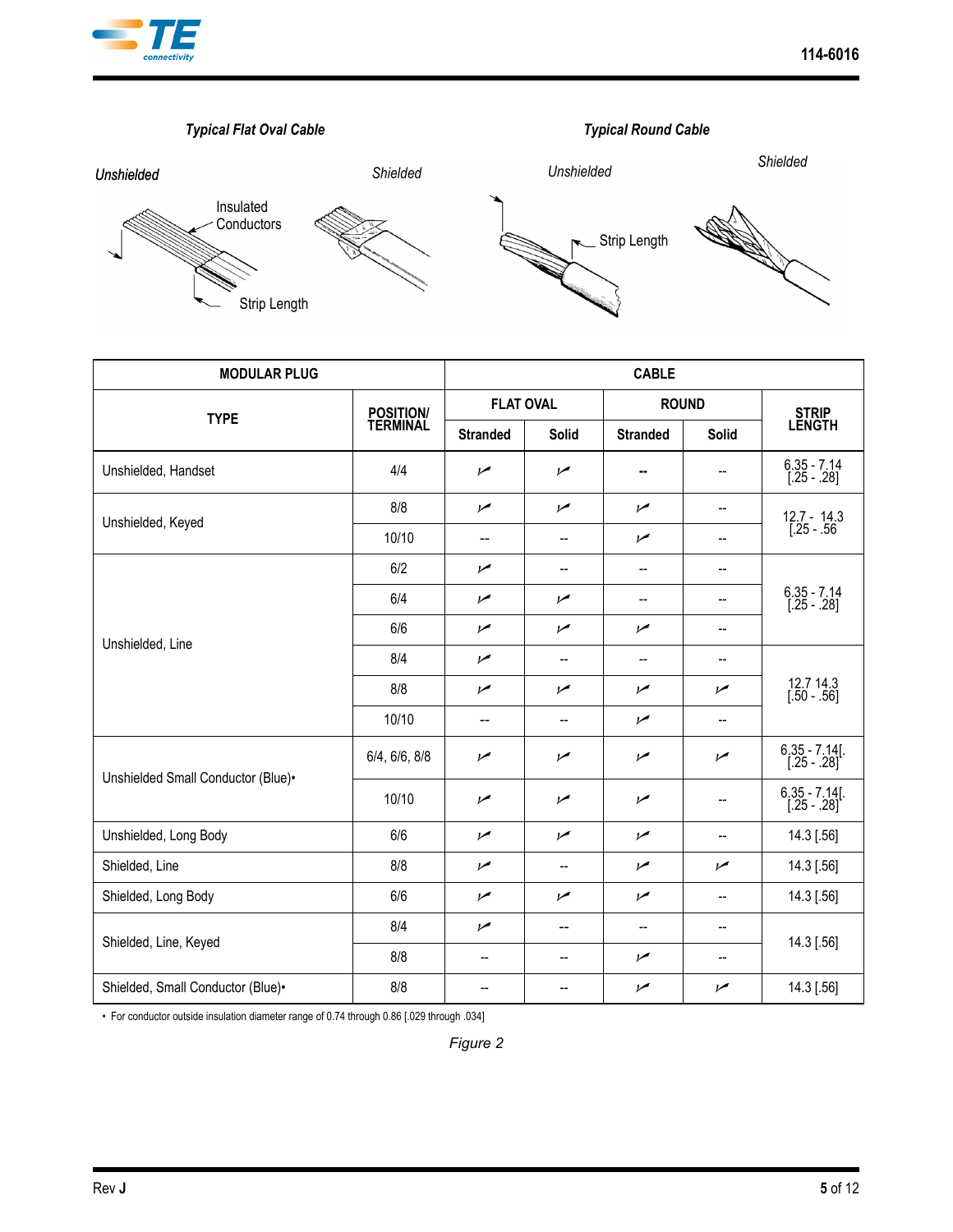



*Figure 3*

# <span id="page-5-0"></span>**B. Round Shielded Cable**

This cable must be prepared according to the following. Refer to [Figure 4:](#page-6-0)

1) Insert a blade tip between the shield and jacket. Slit the jacket 15.88 [5/8] back from the end.

2) Pull the jacket away from the shield, and fold it back over the cable. Cut off the slit portion of the jacket 15.88 [5/8] from the end of the conductors. Care shall be taken not to cut the shield.

3) Find the overlap seam in the shield, and pull the shield away from the conductors while being careful not to damage the shield.

4) Fold the shield back over the cable.

5) Trim the shield to approximately 9.52 [3/8] in length. Form the shield smoothly around the outside of the cable. Untwist the conductors and orient them in desired sequence. Trim the conductors evenly to 14.29 [9/16] in length.

6) If the drain wire is to be terminated within the modular plug, insert the drain wire into the wire circuit of the modular plug, and terminate according to the instructions packaged with the applicable tooling.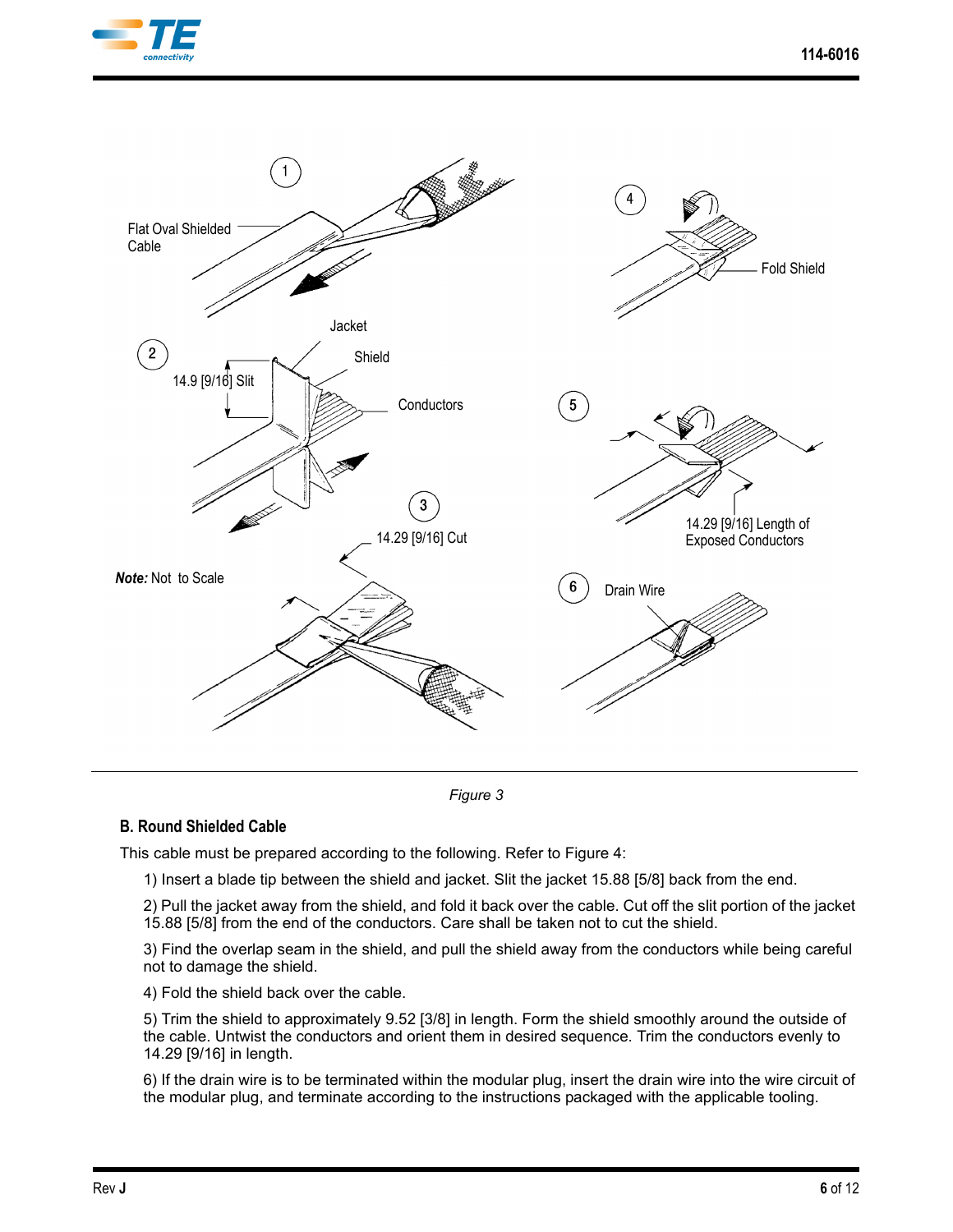

If the drain wire is to be terminated to the modular plug shield, bend the drain wire back tightly across the center of the cable shield on the side of the cable that will face the locking latch side of the modular plug when the cable is inserted. Cut the drain wire to the same length as the cable shield.



*Figure 4*

## <span id="page-6-0"></span>**3.6. Termination Requirements**

## **A. Conductor Location**

Conductors must be fully inserted into the proper wire circuit of the modular plug to ensure that the terminals pierce a sufficient wire area. It is preferred that all conductors be visually bottomed against the end of the wire circuits. If individual conductors are not completely inserted after termination, they must be inserted at least past the terminal and into the reference zone to ensure a proper electrical interface. See [Figure 5.](#page-7-0)

## **B. Crimp Height**

The crimp height shall be measured from the top of the terminals to the bottom of the housing (not including locking tab) and must be within the dimension provided in [Figure 5](#page-7-0).



*All terminals must be at approximately the same height. A crimp height gage is available for measuring modular plug crimp height (refer to Section 5 for part number and description).*

## **C. Internal Strain Reliefs**

The primary strain relief must be fully engaged on the cable jacket, and the secondary strain relief must be fully engaged on the cable conductors. Both strain reliefs must be fully engaged to isolate the termination area from external forces applied to the cable. It is acceptable for the primary strain relief to cut into the jacket as long as the conductor insulation is not compromised. See [Figure 5.](#page-7-0)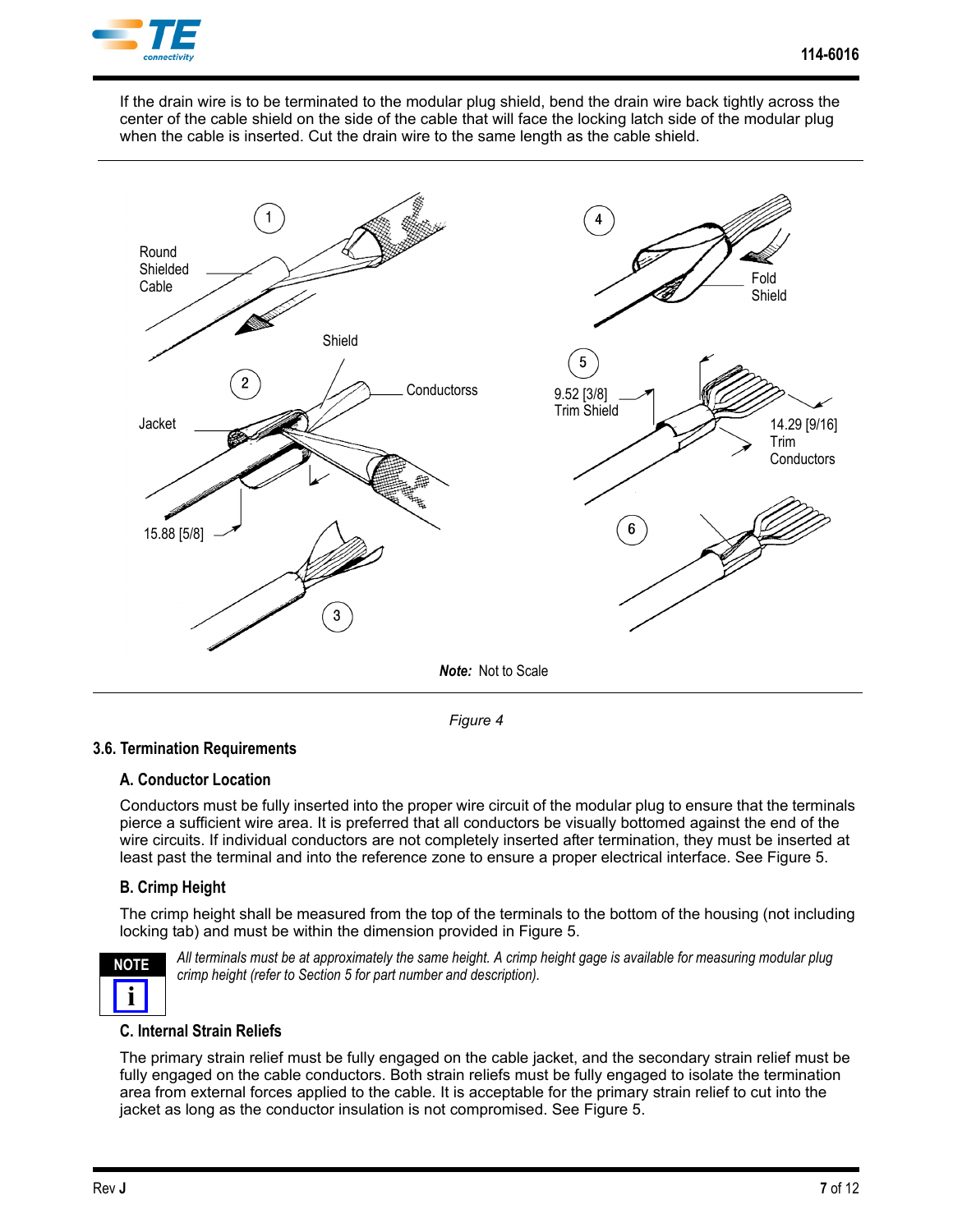



For unshielded modular plug, the primary and secondary strain reliefs can be visually inspected through the side of the *housing.*



*Figure 5*

# <span id="page-7-0"></span>**3.7. Ancillary Items**

# **A. External Strain Relief**

*The external strain relief can only be used with 8- and 10-position (shielded and unshielded) modular plugs.*



The external strain relief provides a secure grip (360° wrap) on the cable jacket for extraordinary strain relief on the cable and a redundant low impedance ground path to equipment. For shielded modular plugs, the external strain relief also provides a secure grip on the foil shield and a chassis ground through the modular plug shield. If a boot is used, an external strain relief containing a retention hole for securing the boot is available (the boot must be installed after the external strain relief with retention hole).



*Using the boot and the external strain relief with retention hole will provide optimum strain relief performance.*

Assembly of the external strain relief onto the modular plug must meet the requirements shown in [Figure 6](#page-8-0).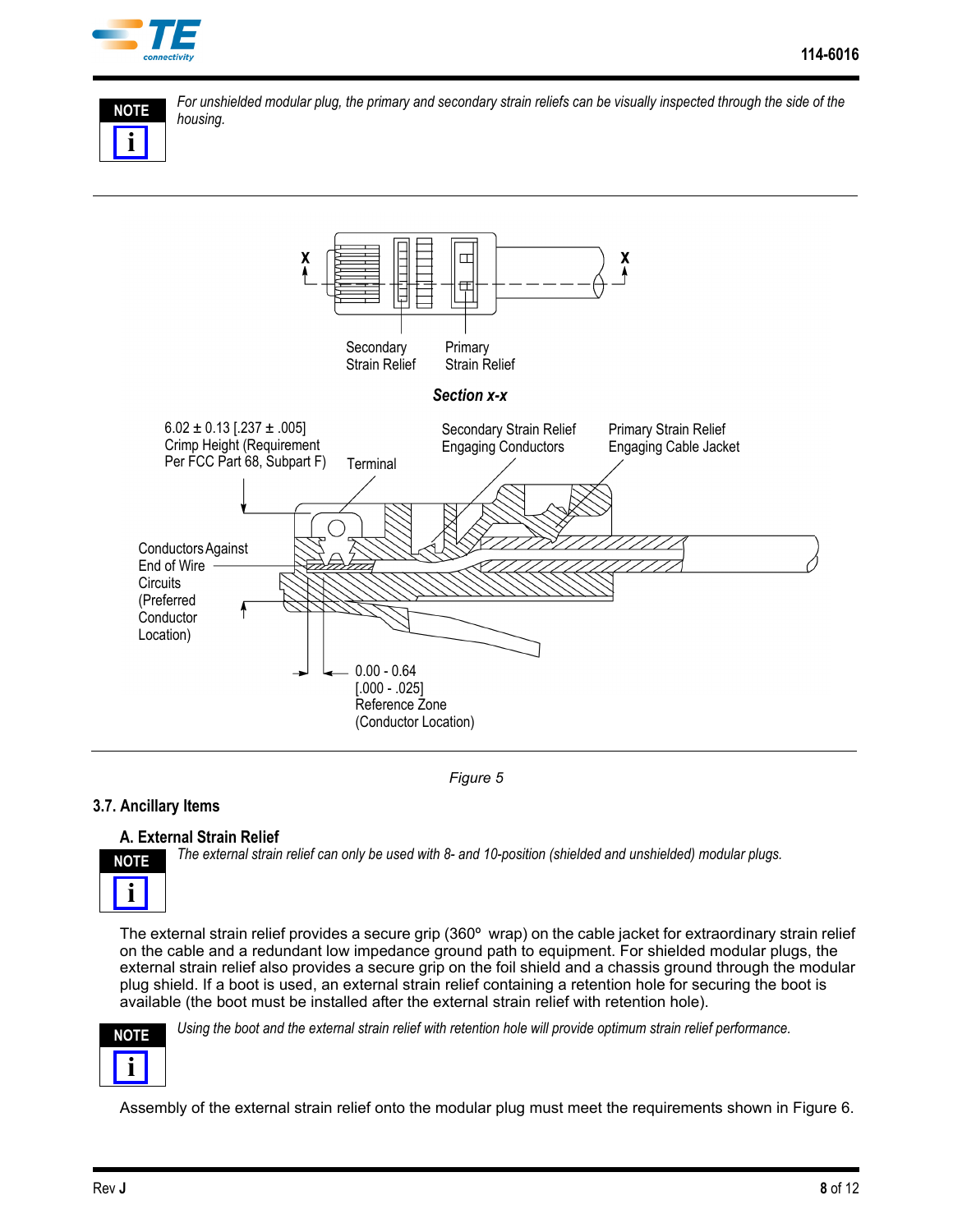



*Figure 6*

## <span id="page-8-0"></span>**B. Boot**

A boot is used to prevent the cable from kinking and bending too sharp at the modular plug cable opening. The boot is available with or without a hood. The hooded boot also prevents the modular plug locking latch from snagging other locking latches or cables.

The boots are available to fit maximum cable insulation diameters of 5.33 [.210] for unshielded modular plugs and 5.72 [.225] for shielded modular plugs. The maximum cable diameter is marked on the inside of each boot. The boots are colored to provide a color-coded cable configuration to ensure appropriate connections. The boot must be installed, small diameter end first, onto the cable before the stripping procedure. Boots are made of elastomer polyolefin. Refer to Figure 7.



*Figure 7*

## **3.8. Mating**

The modular plug must be inserted into the mating jack until it bottoms. When fully inserted, the modular plug locking tab will engage the jack housing and prevent the connectors from separating. The connectors will not unmate unless the modular plug locking latch is fully depressed. After mating, there will be a small amount of axial movement (travel) between the mated modular plug and jack, and with some combinations, depending on tolerance variations between original equipment manufacturers (OEM), could be up to 0.76 [.030].

## **3.9. Repair**

These modular plugs cannot be repaired; damaged modular plugs must be removed and discarded. The cable must be cut from the modular plug and re-terminated onto a new modular plug.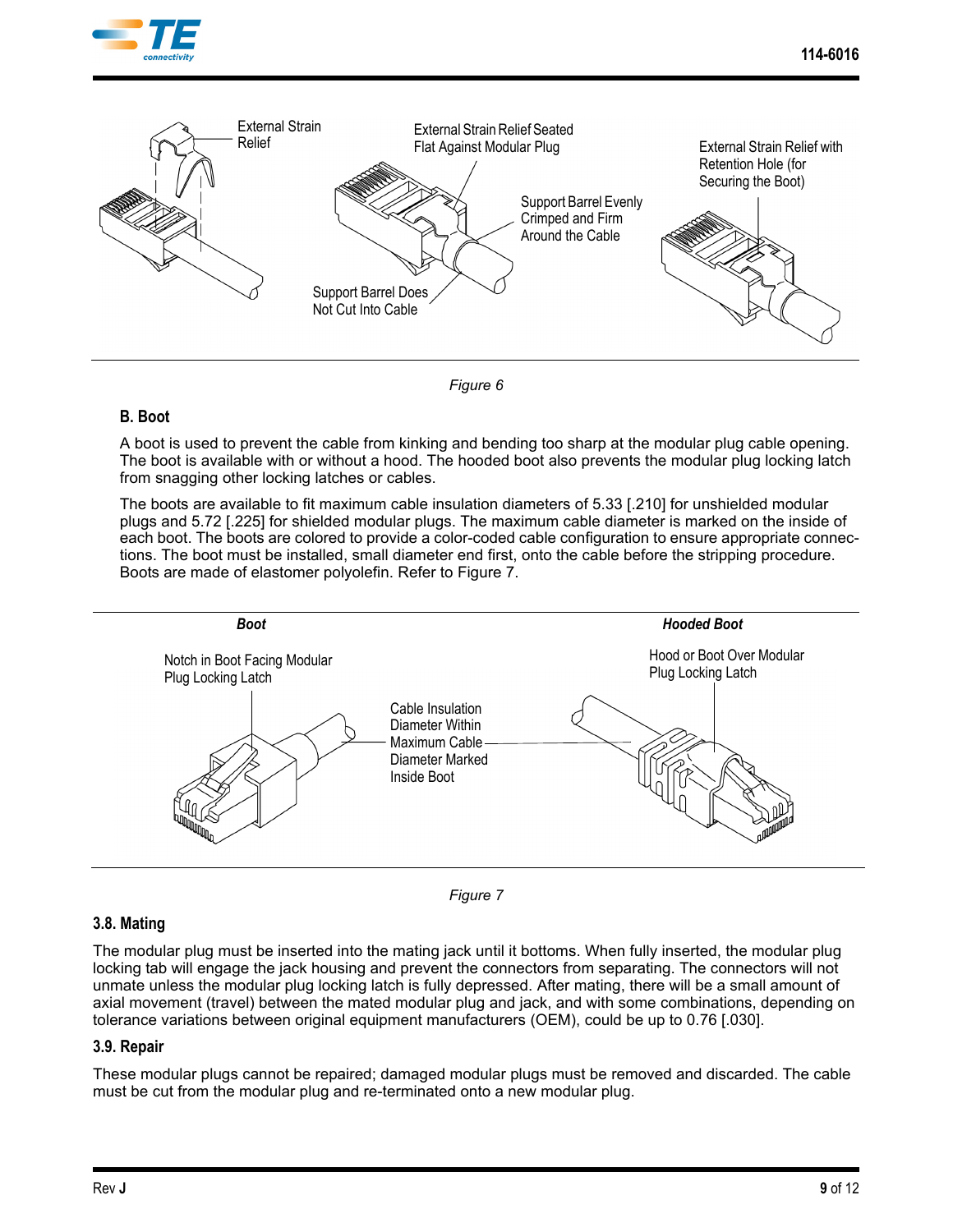

# **4. QUALIFICATION**

Standard and small conductor Modular Plug Connectors are Component Recognized by Underwriters Laboratories Inc. (UL) in File E81956 (DUXR2), and Certified by CSA International in File LR 7189A.

## **5. TOOLING**

Tooling part numbers and instructional material packaged with the tooling are shown in [Figure 8](#page-10-0).

## **5.1. Hand Tools**

The premium grade modular plug hand tool terminates these modular plugs to all types of cable indicated in this document. The tool also cuts and strips unshielded flat oval cable. This tool is designed for field application, installation, and repair.

PRO-CRIMPER III hand tool assemblies are "commercial" grade tools designed primarily for field installation or repair. There is a tool availabe to terminate 10-position modular plugs and a tool to apply the external strain relief.

The chordal hand tool is an "economy" grade tool used to strip the cable and terminate the modular plugs. This tool is designed for occasional use and low-volume application.

### **5.2. Terminators**

The terminators are pneumatically powered, bench-mounted tools controlled by a foot valve to terminate modular plugs to create a cable assembly. Terminating modules fit interchangeably into the dual terminators. During termination, the dual terminators test the assembly for electrical circuit continuity. The single terminators require a specific tooling kit to terminate one modular plug style and does not provide testing. These tools provide for high-volume applications.

### **5.3. Crimp Height Gage**

The crimp height gage is used to measure the crimp height of the terminated modular plug. The crimp height gage is used for 2-, 4-, 6-, 8-, and 10-position modular plugs. Take note that the gage cannot be used for 4-position handset modular modular plugs. The gage consists of a connector nest and a GO/NO-GO spanner.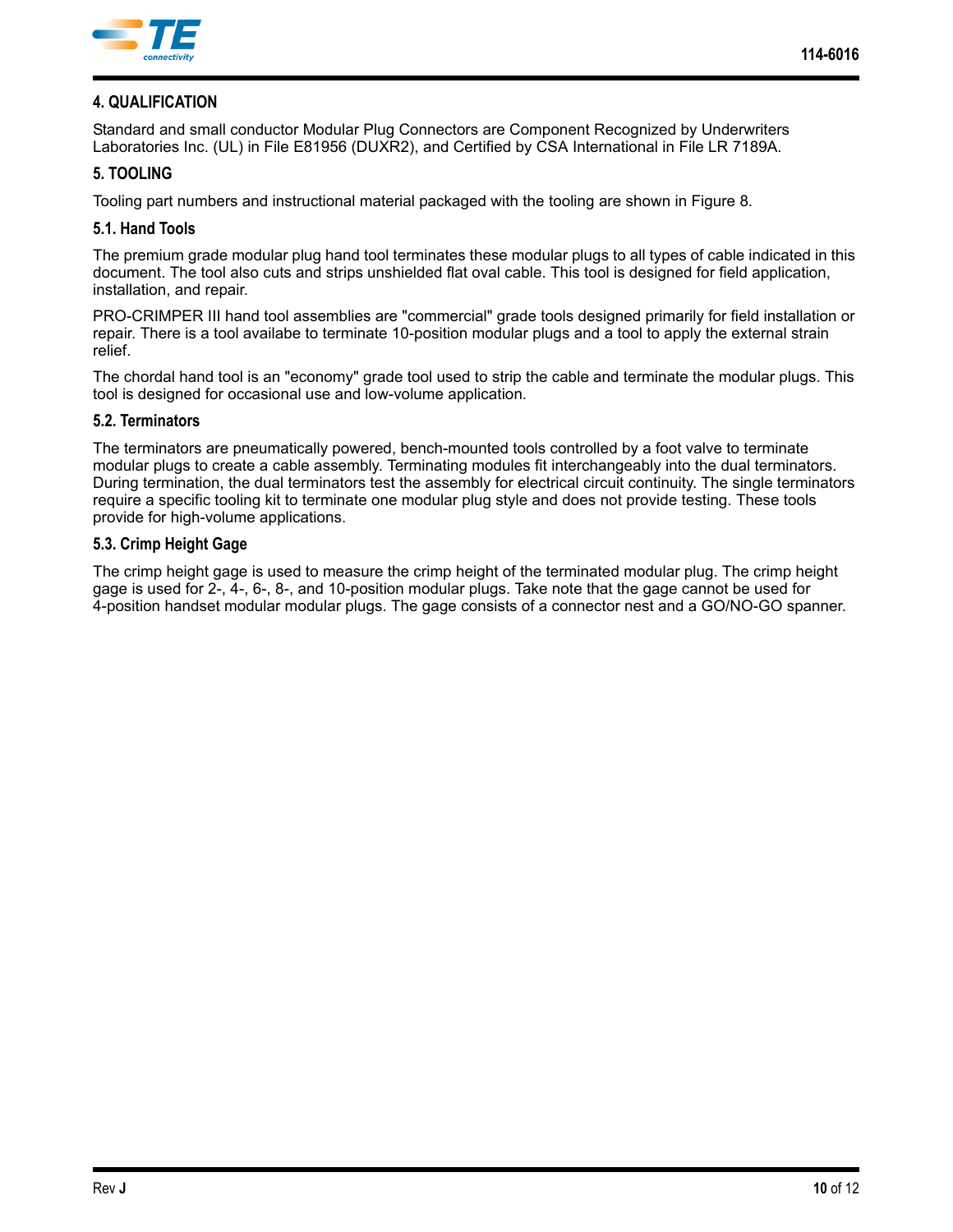



Modular Plug Hand Tools (Premium Grade) 231652-[] with Die Sets 853400-[]  $(408 - 9767)$ 



PRO-CRIMPER III Hand Tool Assembly 224928-1 with Die Assembly 224928-2 (For External Strain Relief Application)  $(408 - 4167)$ 



Modular Plug Connector Chordal Hand Tool 231648-[] (For 2-, 4-, and 6-Position Line Modular Plugs)  $(408 - 3151)$ 



PRO-CRIMPER III Hand Tool Assembly 58560-1 with Die Assembly 58560-2 (For 10-Position Modular Plugs)  $(408 - 4093)$ 



**Modular Plug Dual Terminators** 1320840-[] (409-10010)



**Terminating Modules** 856196-[] (408-9743)



**Modular Plug Single Terminators** 354711-[] and Tooling Kits 354714-[]  $(408 - 9919)$ 

<span id="page-10-0"></span>

Crimp Height Gage 904170-1 (408-4389)